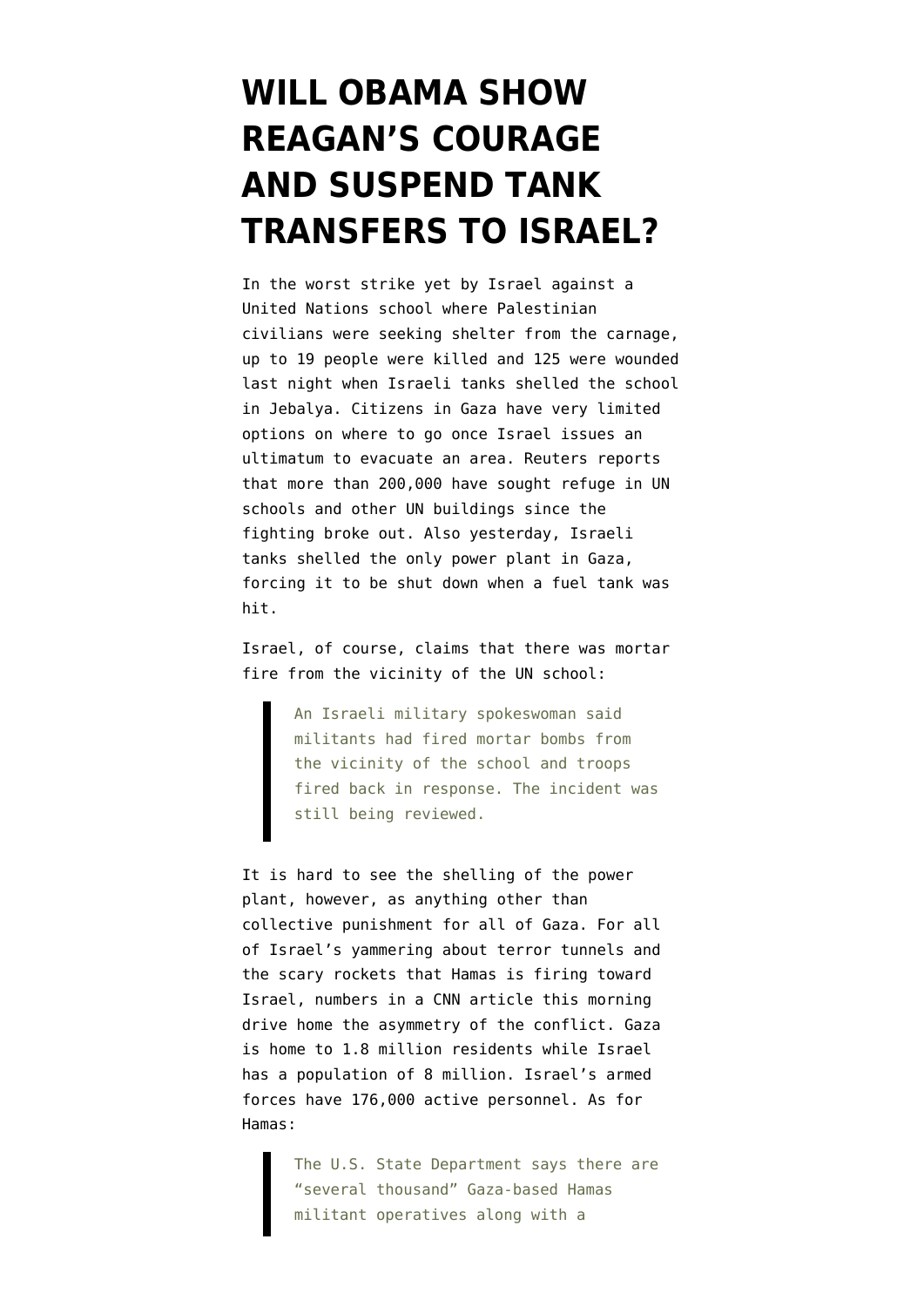"reported 9,000-person Hamas-led paramilitary group known as the 'Executive Force.'"

Tellingly, CNN does not separate Palestinian civilians from Hamas militants when it first touches on casualty figures, stating only that "more than 1200 Palestinians have been killed". The Reuters article linked above puts the number this morning at 1270. Only later in the CNN article do we learn that Israel estimates that it has killed "more than 300" Hamas militants. That means that Israel's own estimate is that 76% of the Palestinians they have killed are civilians. For all of Israel's claims about the "pin-point precision" of its attacks, that is a horrible track record.

Of course, Israel hides behind claims of Hamas using civilians as human shields to justify the high civilian death rate. The problem, though, is that it is impossible to see how Israel faces any sort of imminent danger from any Hamas militants who may be hiding among Palestinian refugees (or even in the terror tunnels!). While the death toll of Palestinian civilians is approaching a thousand in this conflict, a grand total of three Israeli civilians have died, along with 53 soldiers who have died once Israeli forces crossed into Gaza. The UN is taking as many precautions as they can to screen the refugees in their shelters, and they have found and disclosed rockets that operatives tried to hide in shelters three times now.

Given the horrific numbers of civilians killed and the clearly punitive nature of bombing the power plant, it is time to visit the regulations and policies that apply to US arms and arms funding that flows to Israel. Consider this policy pronouncement in [Defense News](http://www.defensenews.com/article/20140425/DEFREG02/304250024/Official-Human-Rights-Abuses-Now-Factor-US-Weapon-Export-Decisions) in April of this year, where we learn that:

> a State Department official said Washington's classified Conventional Arms Transfer Policy has been updated to make clear that the US will not transfer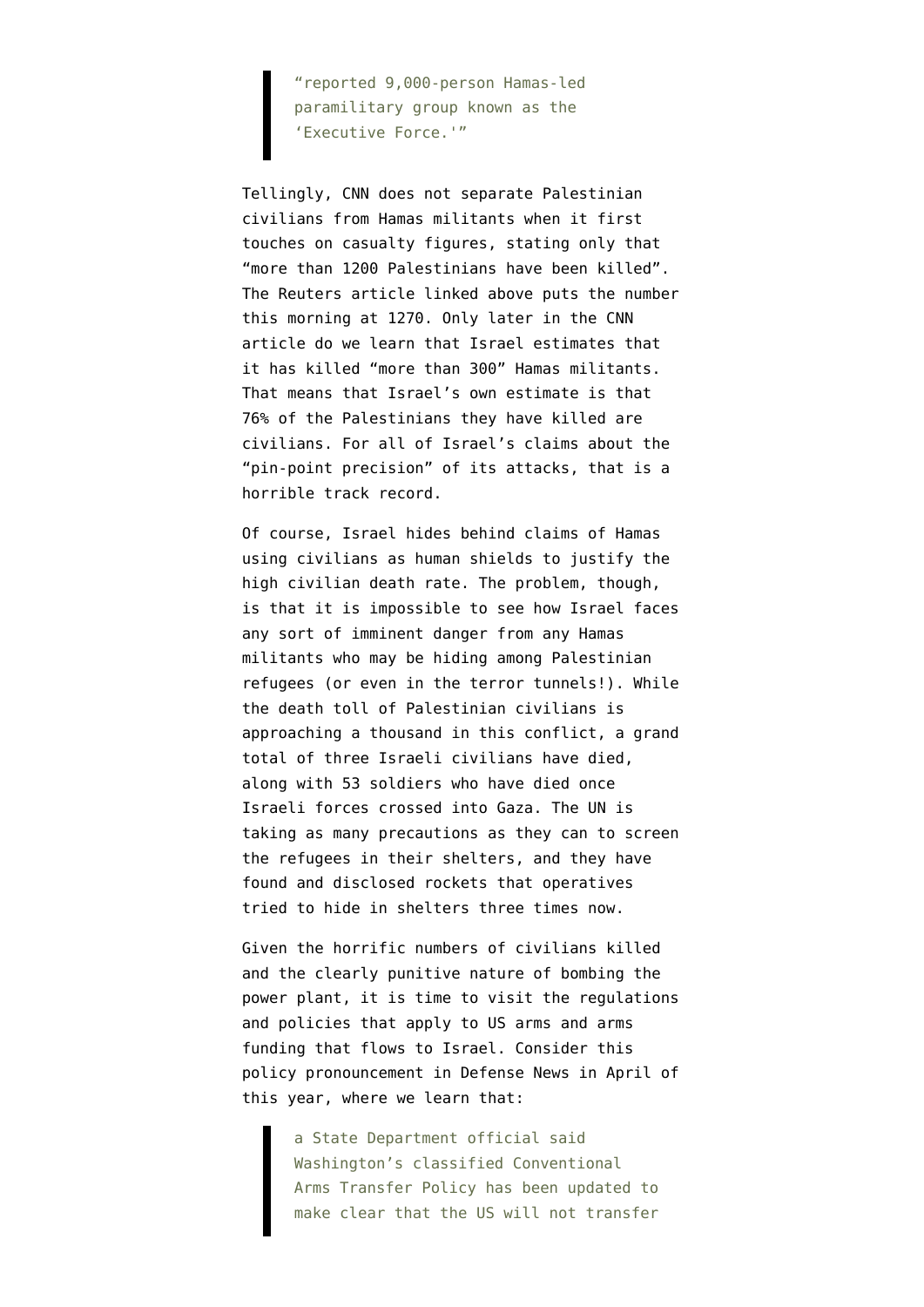arms, equipment or training to countries that commit genocide, crimes against humanity or violate international humanitarian law.

The law against collective punishment is clear and the ratio of civilians to militants killed, along with the repressive blockade and power plant bombing would seem to be slam dunks for proving collective punishment.

Further, none other than the war mongers' best friend [Ronald Reagan actually intervened](http://fas.org/sgp/crs/natsec/RL30982.pdf) (pdf) in arms transfers to Israel once when they overstepped the bounds of humanity:

> Questions raised regarding the use of U.S.-supplied military equipment by Israel in Lebanon in June and July 1982, led the Reagan Administration to determine on July 15, 1982, that Israel "may" have violated its July 23, 1952, Mutual Defense Assistance Agreement with the United States (TIAS 2675). Concerns centered on whether or not Israel had used U.S.-supplied antipersonnel cluster bombs against civilian targets during its military operations in Lebanon and the siege of Beirut. The pertinent segment of that 1952 agreement between Israel and the United States reads as follows:

The Government of Israel assures the United States Government that such equipment, materials, or services as may be acquired from the United States … are required for and will be used solely to maintain its internal security, its legitimate self-defense, or to permit it to participate in the defense of the area of which it is a part, or in United Nations collective security arrangements and measures, and that it will not undertake any act of aggression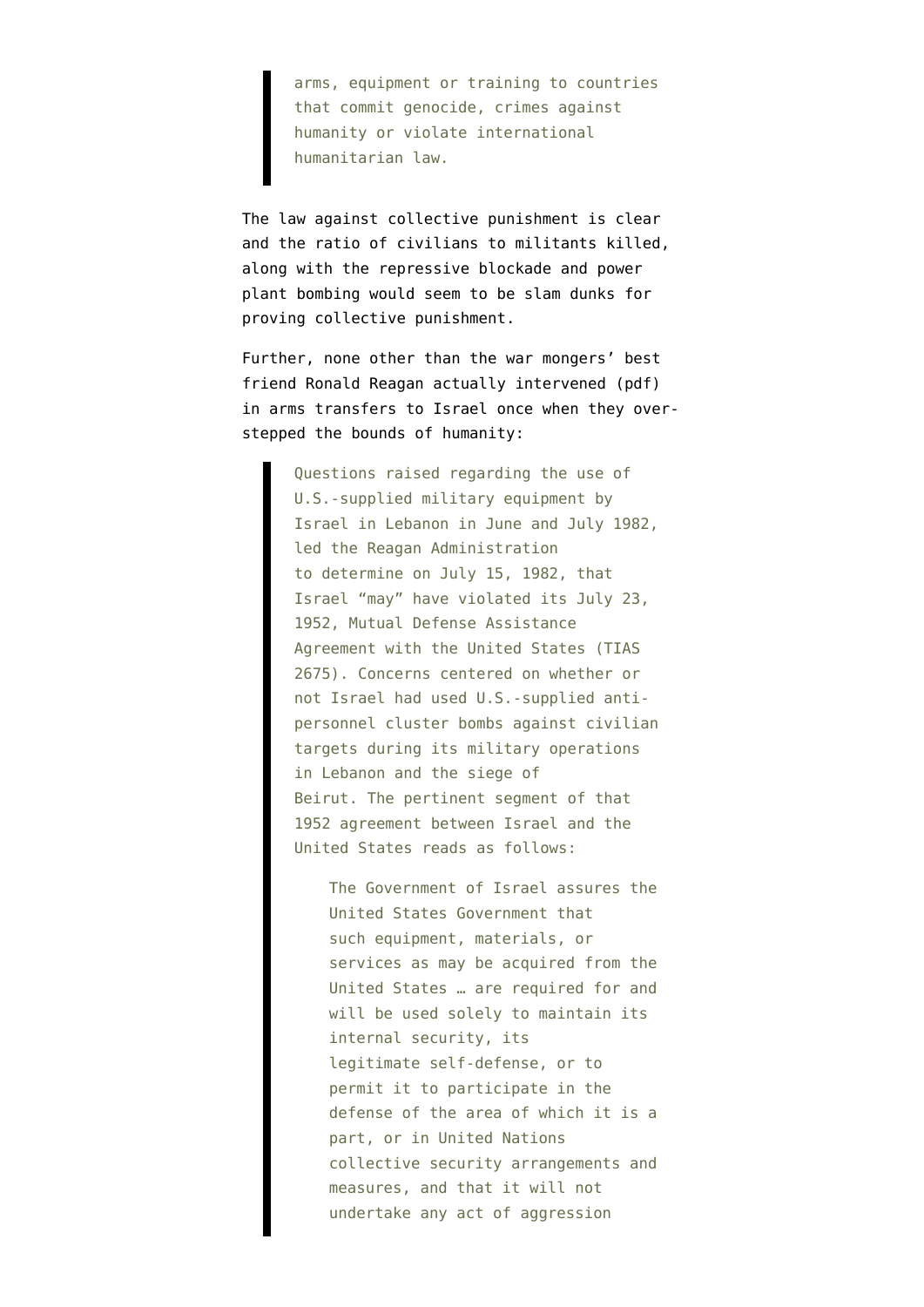## against any other state.

It should be noted that none of the critical terms such as "internal security," "legitimate self-defense," or "act of aggression" are defined within this 1952 U.S.-Israeli agreement. The House Foreign Affairs Committee held hearings on this issue in July and August 1982. On July 19, 1982, the Reagan Administration announced that it would prohibit new exports of cluster bombs to Israel. This prohibition was lifted by the Reagan Administration in November 1988

Note that Israeli tanks appear to have been involved in the shelling of both the school and the power plant. That would make tanks and their ammunition perfect candidates to replace the cluster bombs in a repeat of Reagan's move in 1982. From the figures in [this document](http://www.pmddtc.state.gov/reports/documents/rpt655_FY13.pdf) (pdf, see [this pdf](http://www.pmddtc.state.gov/reports/documents/rpt655_FY13-Intro.pdf) for a guide to the categories), it appears that in 2013, the US provided over \$620 million worth of assistance in the category of "Tanks and Military Vehicles" to Israel, just among the figures reported by the State Department rather than the Defense Department.

Of course, don't look for Obama to have the courage to stem the flow of money and weapons to Israel any time soon. In the meantime, it will be up to [outside groups](https://campaigns.amnesty.org/campaigns/us-stop-arming-israel) to apply what little pressure they can.

Update: From the [UN statement](http://www.unrwa.org/newsroom/official-statements/unrwa-strongly-condemns-israeli-shelling-its-school-gaza-serious#.U9j_P276xdE.twitter) on the shelling of the school (the sixth one hit!):

> Last night, children were killed as they slept next to their parents on the floor of a classroom in a UN designated shelter in Gaza. Children killed in their sleep; this is an affront to all of us, a source of universal shame. Today the world stands disgraced.

We have visited the site and gathered evidence. We have analysed fragments,